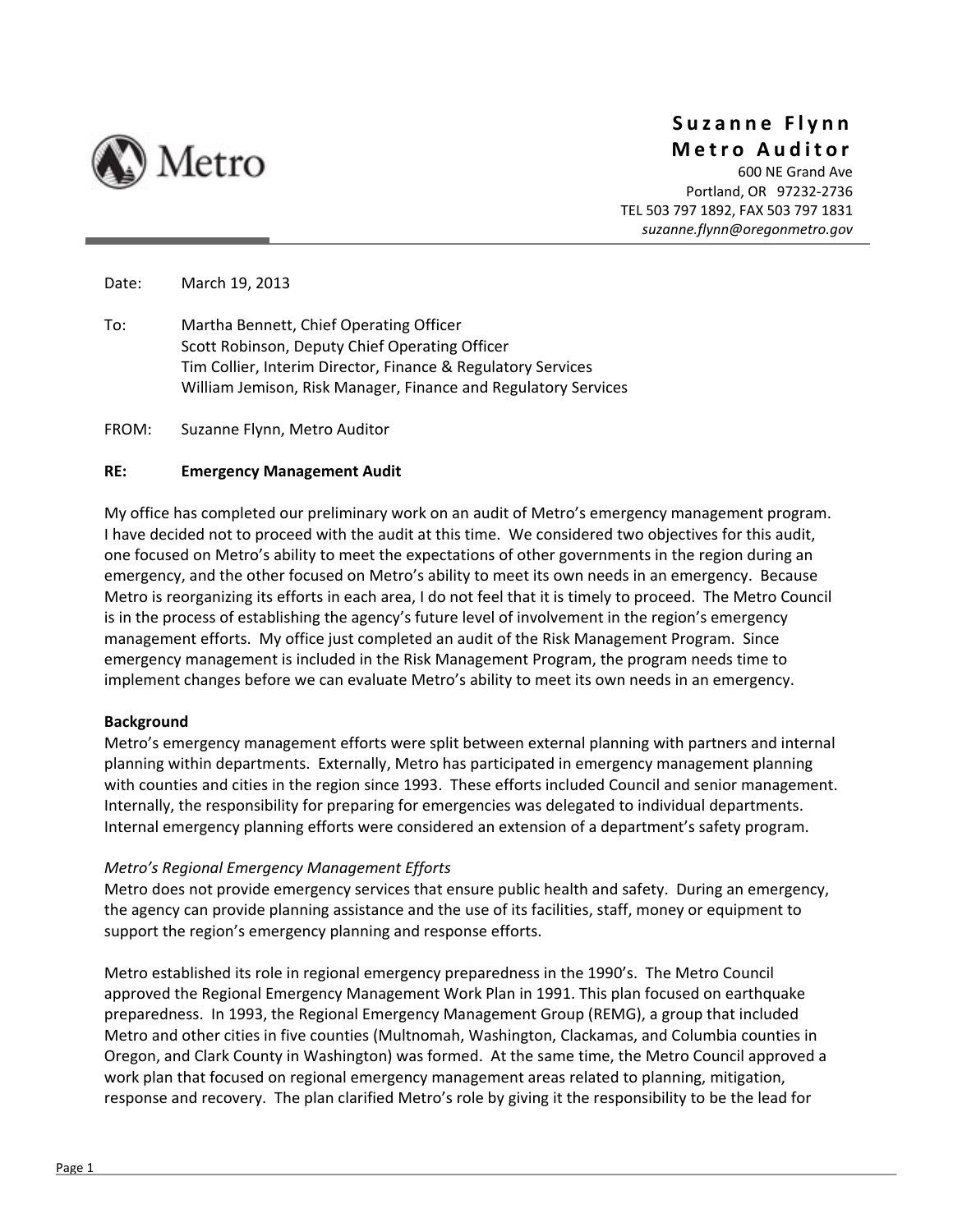completing five of 21 work plan elements. Metro assigned staff to work on the following tasks based on funding availability:

- create a regional damage assessment model;
- develop a regional plan for disaster debris removal;
- clarify emergency management legal issues and responsibilities related to providing assistance;
- include seismic safety strategies in land use regulations and building codes; and
- develop a regional emergency transportation plan.

These tasks were generally completed by 1998.

Metro was a part of the group that secured a United Areas Security Initiative (UASI) terrorism planning grant in 2003. The City of Portland administered the grant that paid for emergency and disaster response planning in the five REMG counties. Metro assisted in planning for disaster debris removal and emergency transportation route planning.

In 2012, a new planning effort called the Regional Disaster Preparedness Organization (RDPO) was formed. The membership of RDPO was drawn from the same five counties covered by REMG. RDPO's mission includes five core elements of disaster preparedness (prevention, protection, mitigation, response, and recovery). RDPO work groups will include representatives from public safety (including health, fire and police) and public works, as well as private health care companies, utilities and non‐ profits. The scope and purpose of RDPO has not been finalized. As a result, Metro Council has not decided what role Metro will play in the group. RDPO recently hired a planning coordinator, and one of the responsibilities of this position is to help finalize the scope and purpose of the organization.

### *Metro's Emergency Management*

Metro does not have an emergency management program. As a result, emergency management responsibilities, similar to work place safety responsibilities, were dispersed among several parts of the organization. We found no program budgets, performance measures, or management reports. There is also no comprehensive business continuity plan. This is a risk area that Metro's external auditor has raised in the past. Metro has been working to create a business continuity plan since 2007.

Documents describing emergency procedures were prepared and maintained by individual departments. The quality of these plans varied. These documents described how a department will initially respond to an emergency, but do not usually address long term issues (e.g. prolonged power outages or lack of access to key facilities) that might arise in a large scale disaster like an earthquake. During survey, we reviewed a 2006 audit of the emergency response plan for Metro's solid waste and recycling department. This audit contains good criteria for developing department specific emergency response plans. These criteria may be used in a future audit of Metro's internal emergency management program.

### **Survey Scope & Activities**

Our survey work focused on Metro's regional and internal emergency management planning activities. We interviewed management and staff at Metro and the Metro Council Liaison to RDPO. We also interviewed directors at the American Red Cross and in the emergency management departments of the City of Portland, Multnomah and Washington Counties, and the State of Oregon.

We reviewed Oregon statutes, Metro's code and charter, and Metro Council Resolutions. Along with past audits, budget and planning documents, we reviewed Council resolution staff reports and department emergency procedure documents.